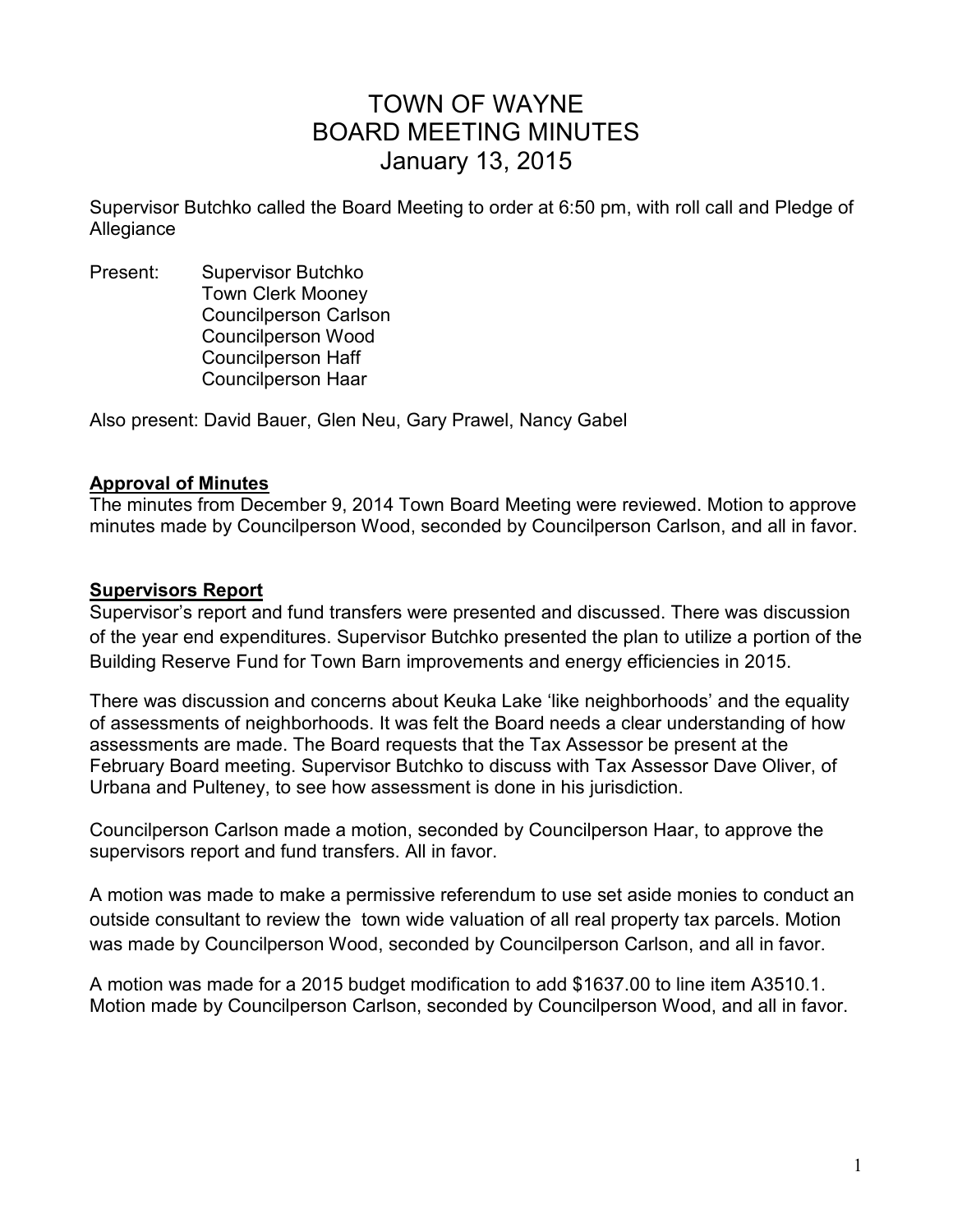# **Clerks Report**

The December clerks report was presented as well as the Annual Report. No discussion.

Vouchers were presented and discussed. A motion to approve vouchers, Abstract 1 of 2015, as presented was made by Councilperson Haff, seconded by Councilperson Haar, and all in favor.

- General Account
	- $\circ$  Voucher 1 @ \$50.00 Voucher 15 @ \$173,739.00
	- o Total \$183,039.90
- Highway Account
	- $\circ$  Voucher 1 @ \$150.00 Voucher 6 @ \$80.00
	- o Total \$2948.74
- SL Account
	- o Voucher 1@ 237.83
	- $\circ$  Total \$237.83

## **Legal**

Supervisor Butchko has a meeting with Leslie Mauro of Harter, Secrest, & Emery here at the Town Hall on January 17<sup>th</sup>. Plan to meet briefly with Town Clerk, and to discuss issues with the Assessor, the Code Enforcer, and Mr. Neu from the Planning Board.

Plan to have a preliminary hearing by April/May for the new LUR, and the main public hearing July/August.

## **Justice Report**

Justice Report was reviewed and discussed.

## **Highway Superintendent Report**

Monthly journal reviewed.

Additional monies received from FEMA for the 2014 recovery, \$21,574.50.

NYSEG is doing tree trimming on all local roads. Mr. Bauer to watch to make sure roads do not get blocked for long periods of time, especially the lower lake roads.

## **Property Assessor Report**

Review of Assessor's Report as submitted.

## **Code & Zoning Officer**

Review of report as submitted.

There was a review of the code officer's comparison of 2013 and 2014 permits and application fees collected.